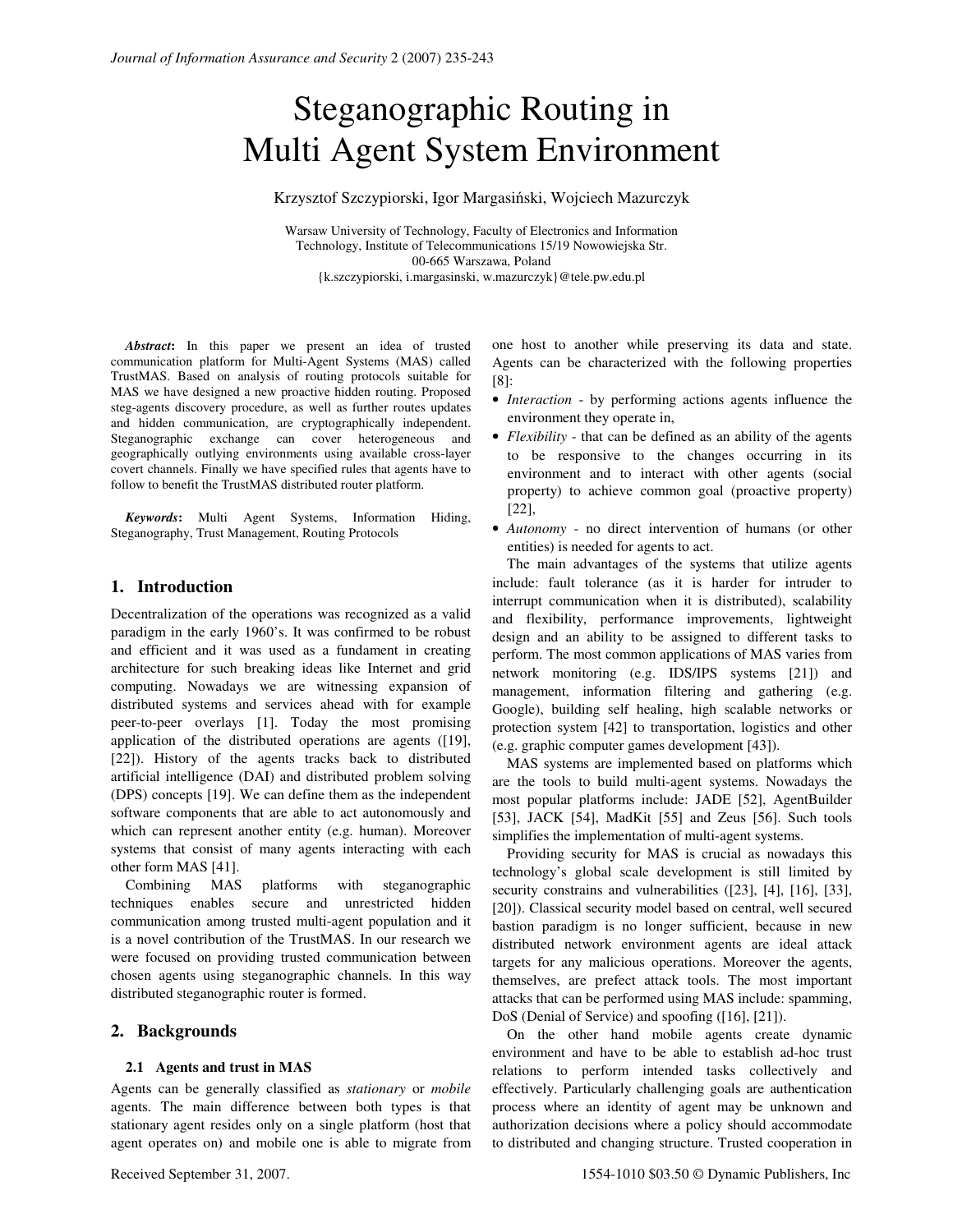heterogeneous MAS environment requires not only trust establishment but also monitoring and adjusting existing relations.

Main two concepts of the trust establishment in a distributed environment ([28], [27], [31]) are a *reputation based* ([12], [26], [2], [36], [34]) and a *credential (or rule) based* trust management (TM) ([5], [6], [11], [39], [20], [40]). The first one utilizes information aggregated by system entities to evaluate reputation of chosen entity. Basically, decisions are made according to recommendations from other entities where some of them can be better than others. An example of the reputation computation system can be influential PageRank developed by Google. The second solution – the credential based  $TM$  – utilizes secure (e.g. cryptographically signed) statements about a chosen entity. Well known credential based platform is Public Key Infrastructure where role of credentials fulfill X.509 certificates. Essential in reputation evaluation is a presence of a risk factor. These flexible solutions do not exclude wrong decisions. Credential based decisions are more reliable but require well defined semantics.

#### **2.2 Steganography**

Information hiding techniques such as network, audio, image and text steganography, can became a powerful tool that can be used to establish secure and stealth communication ([18], [25], [38], [32], [3], [24], [35]) among trusted agents. Most of contemporary, widely available implementations of steganographic systems are dedicated to the multimedia applications – hidden data is distributed in sound files, images and movies. A focus on a content exchange in application layer of network model (e.g. watermarking as an intellectual property rights protection tool) can be observed. Steganographic solutions located in network protocols are not relatively widespread, but they exist – most of them rely on usage of communication protocol's optional fields or untypical values from correction codes space.

For MAS environment we propose a distributed steganographic router which will provide ability to create the covert channels between chosen agents. Paths between agents can be built with the use of any of the steganographic methods in any OSI RM layer and be adjusted to the heterogeneous characteristics of a given network. The concept of a steganographic router, as stated earlier, is new in the steganography state of the art and also MAS technology seems to be very accurate to implement such router in this environment. To develop safe and a far-reaching agent communication platform it is required to enhance routing process with anonymity. The first concept of network anonymity was introduced in the seminal paper of Chaum [10]. System Mixnet proposed there has become a foundation of modern anonymity systems. The concept of Mixnet chaining with encryption has been used in a wide range of applications such as E-mail ([30],[13]), Web browsing [18], ISDN [33], and general IP traffic anonymization (Freedom [17], TOR [29]). Other solutions [9] seem to play a less important role or, as Crowds [47], can be considered as simplifications of Mixnet. By means of forwarding traffic for others it is possible to provide agents' untraceability. The origin of collaboration intent in this manner can be hidden from untrusted agents and eavesdroppers.

## **2.3 Routing in TrustMAS**

Routing protocols in IP networks are changing, as the networks evolved, from distance-vector (e.g. Routing Information Protocol (RIP), Interior Gateway Routing Protocol (IGRP)), link-state (e.g. Open Shortest Path First (OSPF)) and hybrid (e.g. Enhanced Interior Gateway Routing Protocol (EIGRP)) protocols for wired networks to proactive (e.g. Destination-Sequenced Distance Vector (DSDV), Wireless Routing Protocol (WRP), Global State Routing (GSR), Optimized Link State Routing (OLSR)), reactive (e.g. Ad hoc On-demand Distance Vector (AODV), Dynamic Source Routing (DSR), Light-weight Mobile Routing (LMR)) and hybrid (e.g. Zone Routing Protocol (ZRP), Scalable Location Update Routing Protocol (SLURP), Distributed Dynamic Routing (DDR)) protocols for MANETs [50], [51].

In TrustMAS the most important component that proposed distributed steganographic router must posses is routing protocol. The effective routing protocol is vital for agents' communication and their performance. The routing protocol that will be developed for TrustMAS must take into account all specific features that are not to find in any other routing environment. That includes: providing anonymity with random walk algorithm and usage of steganographic methods. Both those aspects affect performance of the routing convergence. The first one influences updates: due to provide anonymity service they must be periodic. The second one affects links' available bandwidth.

That is why the routing protocol for TrustMAS will be designed from the scratch, will be kept as simple as possible so non of the existing routing protocols for MANETs are applicable. It will be a distance vector proactive algorithm (and will be described in details in section 4).

# **3. Architecture and main components of TrustMAS**

## **3.1 Agents in TrustMAS: Steganographic Agents (SAs) and Ordinary Agents (OAs)**

Two types of agents are present in TrustMAS platform. There are Ordinary Agents (OAs) that uses this platform to benefit from two security services that it provides: trust and anonymity. The second type of agents are Steganographic Agents (StegAgents, SAs) that use TrustMAS to perform hidden communication. The OAs are not aware of the presence of SAs. And even if malicious agents exist and try to uncover SAs and their communication, there are certain mechanisms available in TrustMAS (described later) to limit potential risk of disclosure. Each StegAgent is characterized with its address and steg-capabilities that describe the steganographic techniques that SA can use to create hidden channel to communicate with other SAs.

In TrustMAS, StegAgents may perform steganographic communication in various ways, especially by using methods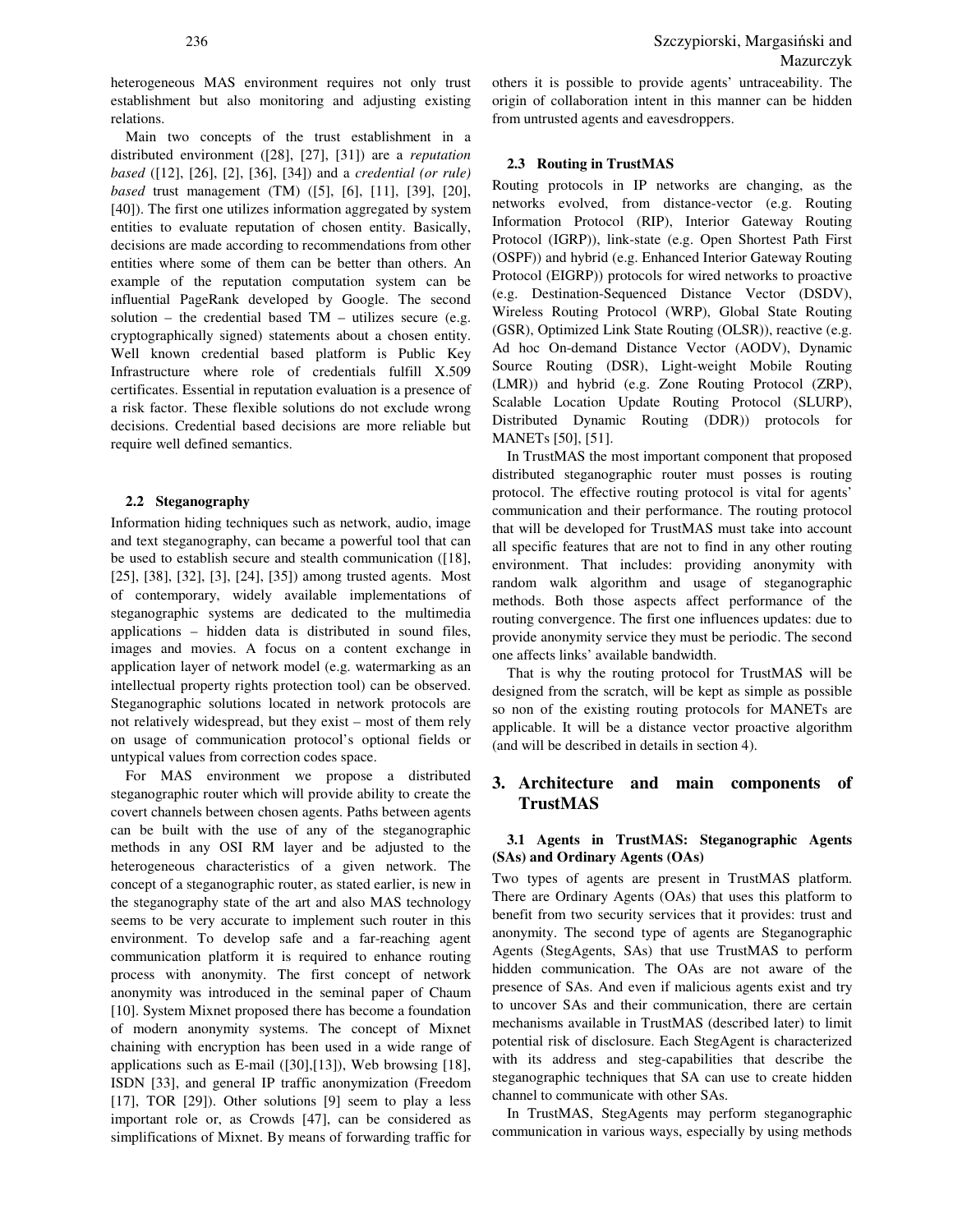in different layers of TCP/IP model. In particular, SAs may utilize other than application layer methods by using specialized middleware enabling steganography through all layers in this model. In some cases there is a possibility to use only application layer steganography i.e. image or audio hiding methods. Hidden communication via middleware in different layers gives opportunity for SAs to establish links outside MAS platform. Examples of techniques in different layers of TCP/IP model that enable covert channels includes:

- Application layer e.g. audio, video, still images, text hiding methods,
- Transport and network layer: protocol (network) steganography,
- Data link layer methods depend on available medium e.g. HICCUPS [38] system can be utilized on WLAN links.

Using such cross-layer steganography has certain advantages as it gives more possibilities of exchanging hidden data and it is harder to uncover. However, building the path with many different steganographic methods may introduce delays, therefore some hidden data methods, known from the state of the art, may be not sufficient to carry network traffic (reminding that in some steganographic applications delay is not best measure, because the best one is just to be hidden).



#### **3.2 TrustMAS architecture**

The proposed architecture of TrustMAS can be described on three planes (Fig. 1). In MAS PLATFORMS plane, the gray areas represent homogenous MAS platforms, black dots represent StegAgents and white ones Ordinary Agents involved in TrustMAS. StegAgents act as a distributed steganographic router (Steg-Router) as shown on STEG ROUTING plane. Connections are possible between StegAgents with use of hidden channels, located in various network layers (NETWORK plane), and at the platform level. As mentioned earlier, what steganographic methods will be used to communicate between each StegAgents depend on their steg-capabilities.

The main components that form TrustMAS architecture, that will be described, include: SAs and OAs (section 3.1), trust and anonymity services (section 3.3) and distributed steganographic router (section 3.4).

### **3.3 Security services in TrustMAS: trust and anonymity**

Multi-agent systems give opportunity to build an agents' community. In such environments, like in human society, trust and anonymity become important issues as they help agents to build and manage their relationships. That is why we assume that:

- There are no typical behaviors of the agents involved in the particular MAS community,
- All agents may exist and live their lives in their own way this assumption results in lack of defining agents' interests and gives no information about characteristics of exchanged messages,
- Because our work is focused on information hiding in MAS, we don't assume that any background traffic exists.

These assumptions are rather generic and do help to describe TrustMAS in theoretical way of building steganographic system. In real environment such as IP networks background traffic will exist and will aggravate detecting of the system.

Agents must posses certain level of trust for each other, in order to minimize the uncertainty of the interactions they perform. Moreover agents interactions often have to happen in uncertain, dynamically changing and distributed environment. Trust, as it is usually describing reliability or trustworthiness of the other communication sides, supports agents in making right decisions. When trust value is high the party with which agent is operating gives more chances to succeed e.g. agents need less time to find and achieve their goals. On the contrary, when trust value is low, the choice of the operating party is more difficult, time-consuming and provides less chances for success. In a proposed TrustMAS platform we provide trust and anonymity for each agent that wishes to join it. Main trust model of TrustMAS platform is based on specific behavior of agents – waiting for expected scenario and following dialog process mean that agents are trusted. Other, not included in this work trust models depend mainly on application of TrustMAS and can be changed accordingly.

TrustMAS includes anonymous technique based on random-walk algorithm [46] for providing general purpose anonymous communication for agents. To send a message anonymously the agent sends the message to a randomly chosen agent. The message contains a destination address. Then, the selected agent flips an asymmetric coin to decide whether to forward the massage to the next random agent. The coin asymmetry is described by a probability  $p_f$ . The proxy agent forward the message to the next random proxy agent with the probability  $p_f$  and skip forwarding with a probability  $1 - p_f$ . This probabilistic forwarding assures anonymity because any agent can not conclude if messages received in this manner are originated from their direct sender.

If many agents join TrustMAS it will be easier to hide covert communication exchanged between SAs. All agents that take part in proposed MAS platform benefit from trust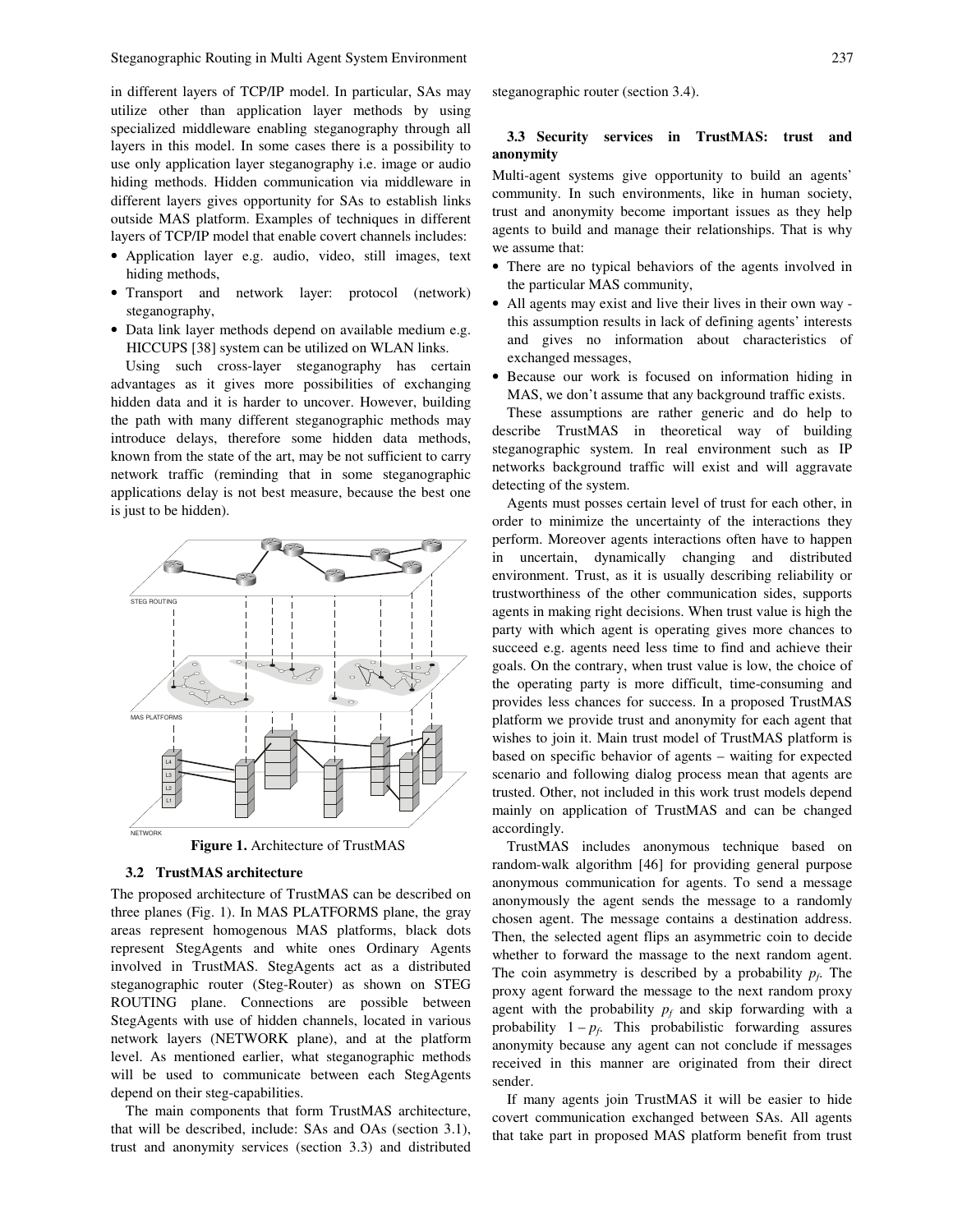and anonymity that is provided for their interactions. But ability of using TrustMAS dictates some conditions: all agents that want to use it are obligated to follow certain rules like e.g. forward discovery steganographic messages according to random-walk algorithm. This is the "cost" that agents have to "pay" in order to benefit from trusted environment.



**Figure 2.** Agents Random Walk

#### **3.4 Distributed steganographic router (Steg-router)**

As described in section 3.2 all the StegAgents in TrustMAS and their ability to exchange information by using hidden channels form distributed steganographic router (Stegrouter). Proposed Steg-router is a new concept of building distributed router to carry/convert different covert channels, where typically covert channel is end-to-end connection. Conversion of hidden channels is performed in heterogeneous environment (exp.: hidden information in an image converted into hidden information in WLAN) and the MAS platform is used here as environment to implement this concept. This gives opportunity to evaluate a new communication method and explore new potential threats in MAS environment.

The main component of proposed Steg-router is steganographic routing protocol (Steg-routing protocol) that is described in section 4. It is a distance vector protocol and it uses random walk algorithm (mentioned earlier) to perform discovery of new StegAgents that join TrustMAS (new SAs also perform this algorithm in order to join TrustMAS, to be able to find existing SAs). It also utilizes hello mechanism to build neighbors' relations with other SAs and to detect changes in their presence. We chose a distance vector routing protocol without triggered updates for security reasons - to avoid potential attacks connected with monitoring agents behavior. We can imagine a situation in which the aim of the malicious attack is to observe agents behavior after removing random agent from the TrustMAS. If the removed agent was StegAgent and if the Steg-routing protocol uses triggered updates then suddenly there will be vast activity in the TrustMAS, because triggered updates will be send to announce changes in the network topology. From the same reason distance vector protocol was utilized over the link state or hybrid one. Another drawback of the link state protocol (or hybrid) for our purposes is that it has greater requirements on processing time and memory then distance vector and agents may be lacking in both those aspects.

## **4. Steg-routing protocol**

A typical distance vector routing protocol operates generally in the following way: each node sends periodical routing updates (its entire route table) to all their neighbors. That is why proposed steg-routing protocol will be characterized by describing three mechanisms:

- Discovery and maintenance of the neighbors (section 4.1),
- Exchanging routing tables (section 4.2),
- Creating steg-links and steg-paths (section 4.3).

## **4.1 Discovery of new SAs and maintaining neighbors table**

As stated above, all the agents involved in TrustMAS perform anonymous exchange based on random-walk algorithm. In this procedure each agent uses asymmetric coin to decide if it passes data or not to randomly chosen agent (StegAgents or other involved in TrustMAS). StegAgents uses this procedure to send anonymous message with embedded stegmessage that consists of:

- StegAgent's address,
- StegAgent's steg-capabilities (available steganographic methods to use for covert communication).

 Such mechanism is analogous to sending hello packets to the neighbors in classical distance vector protocols, where it is responsible for discovery and maintenance of the neighbors table. In proposed protocol random walk algorithm performs only discovery role. So the discovery phase is performed by SAs that are already involved in TrustMAS and by new SAs that want to join it.

Moreover, each StegAgent will maintain two tables: neighbors and routing table. Neighbors table is created based on the information obtained from random-walk algorithm operations. The neighbor relation is formed between two StegAgents if there is a steg-link that connects them. Maintenance of the actual information in neighbors table is achieved by sending, periodically, hello packets through formed steg-links (covert channels – connection using steganography to next hop SA). Such a solution helps to identify the situation when one of the StegAgents becomes unavailable.

So the discovery and maintenance procedure from the new StegAgent point of view, that wishes to join TrustMAS, can be described in the following steps:

- Each SA (joining or already involved) uses random walk algorithm to discover other SAs in TrustMAS. Fig. 3 presents the situation, for the case, when new SA tries to connect to existing, already interconnected StegAgents,
- Each agent (SA or OA) passes or drops the discovery stegmessage sent based on the random walk algorithm. In this way new or existing SAs are learned,
- Based on the information collected from the first two steps, steg-links are formed between new StegAgent and found ones if their steg-capabilities match,
- Two SAs become neighbors if the steg-link exists between them. The corresponding entry is added in new SA neighbors table,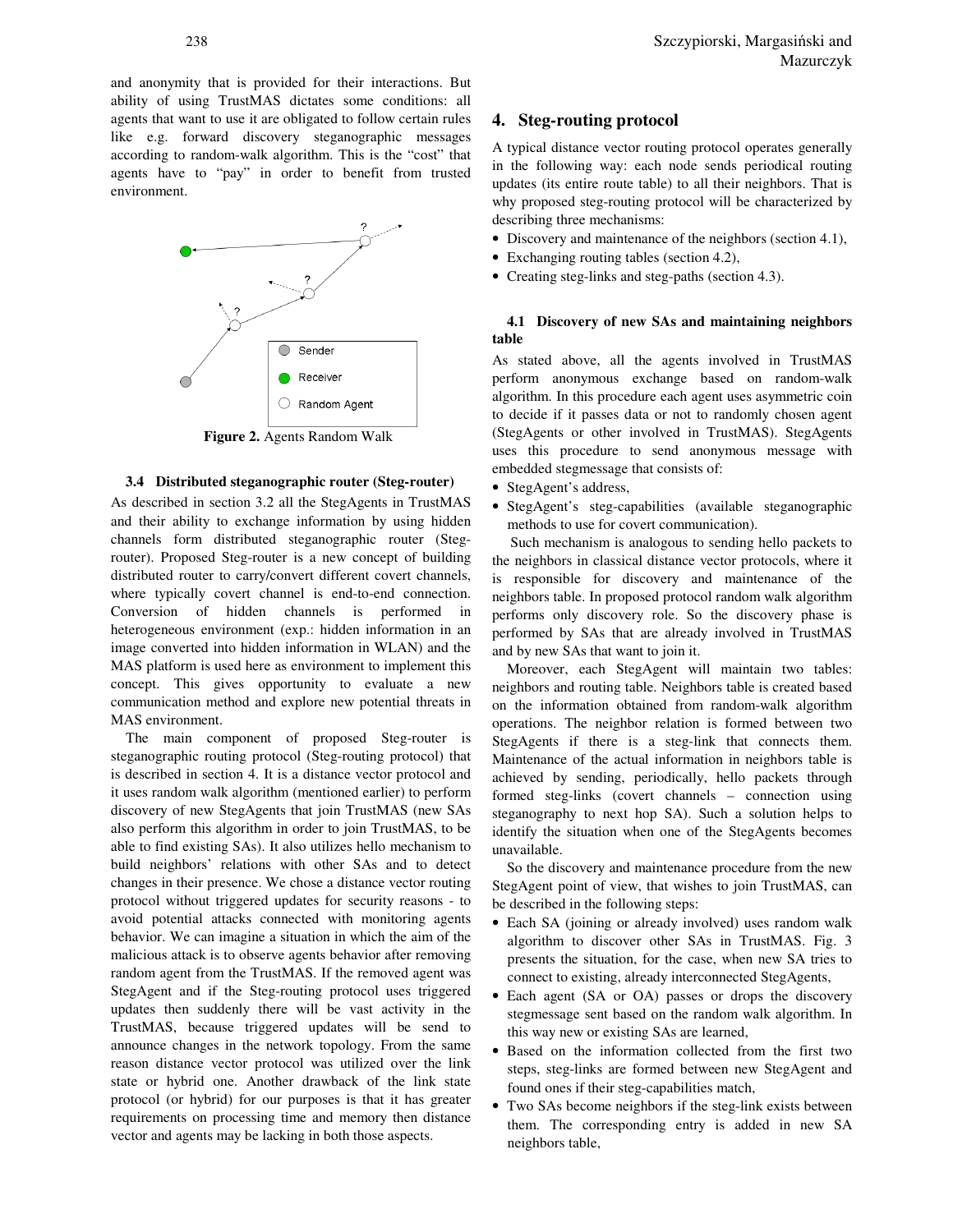Steganographic Routing in Multi Agent System Environment 239

- Each SA sends periodically hello packets through available steg-links (Fig. 4) to check if the neighbor is still available,
- If a hello packet is received by SA it refreshes corresponding entry in its neighbors table. If the hello packet is not received during set period of time it is removed from the neighbors table.



**Figure 3.** Discovery mechanism with random walk algorithm in TrustMAS for new SA

Outside the platforms connections are learned from fixed relations. Collected information helps to form routing tables.



**Figure 4.** Forming steg-links between StegAgents and creating neighbors table

#### **4.2 Exchanging routing information**

TrustMAS uses steganographic channels to exchange routing tables between StegAgents. These routing updates are sent also at regular intervals to finally achieve proactive hidden routing. Routing proactivity provides unlinkability of the steganographic connections and discovery process. This procedure as well as further hidden communication is cryptographically independent.

To show how the routing information is exchanged we will continue the scenario from the section 4.1, where the new SA joins TrustMAS. After the discovery phase, when the new SA's neighbors table possesses actual information it receives entire routing tables from its neighboring StegAgents (Fig. 5).



**Figure 5.** Exchanging routing information between SAs

Then the routing information is exchanged periodically between SAs. When new SA receives the routing tables from its neighbors it is able to learn about other distance SAs and how to reach them. Based on this information it can also form new steg-links with other SAs (Fig. 6).



TrustMAS

If one of the SAs becomes unavailable, the change is detected with the hello mechanism. Then routing table is updated and the change is sent to all the neighbors in the neighbors table, when there is time (periodic) to send the entire routing table.

Each routing entry in the routing table represents best available steg-path to distance StegAgent with its metric. The metric is based on:

- Available capacity of the steg-links along the end-to-end steg-path,
- Introduced delays along the steg-path,
- Available steganographic methods for security reasons some steganography methods may be preferred then others (e.g. because they are more immune to steganalisys).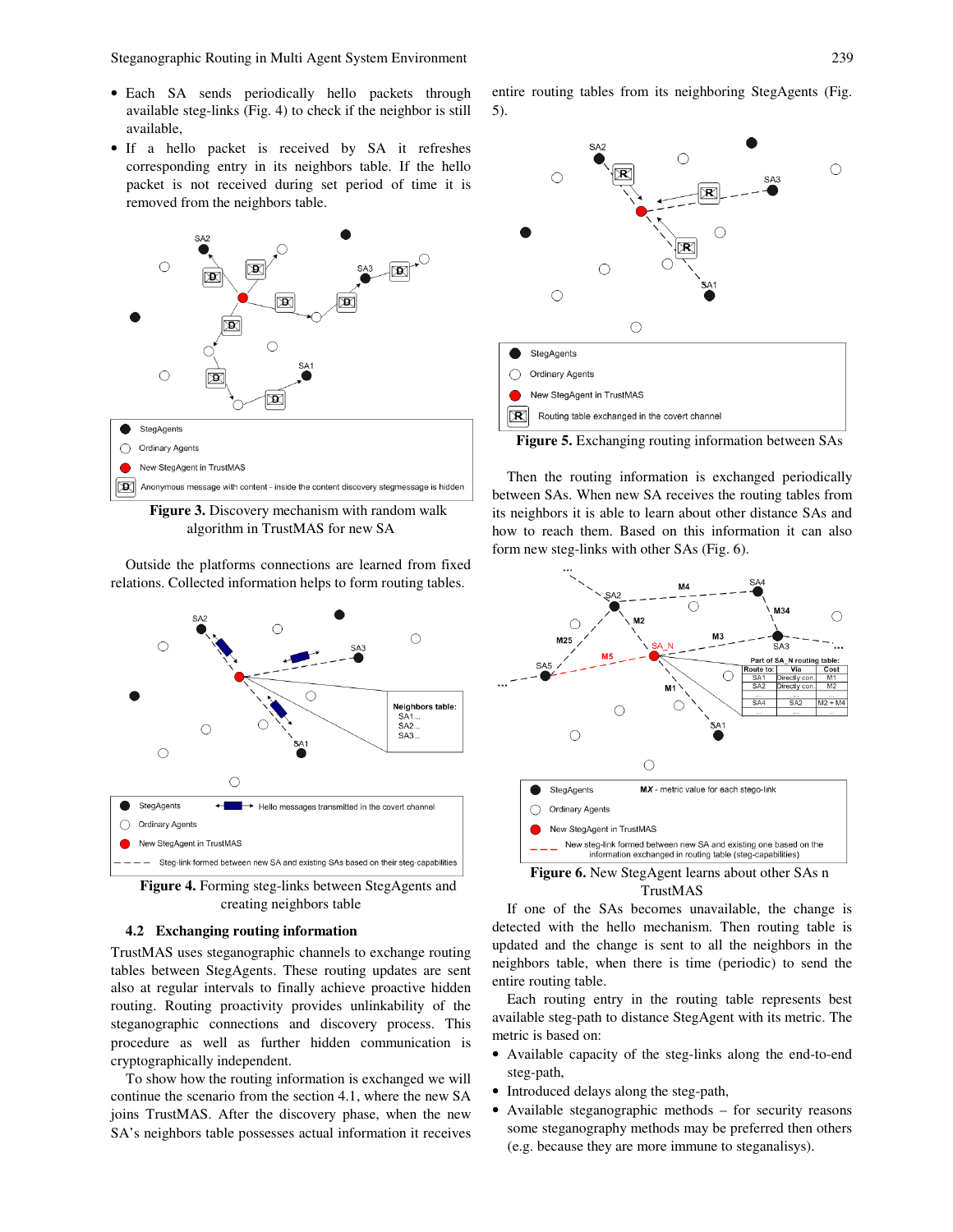240 Szczypiorski, Margasiński and Mazurczyk

The algorithm of StegAgent hidden routing protocol (Stegrouting) can be also expressed in the following pseudo code:

#### **Algorithm 1**

```
(1) 
(2) 
(3) 
(4) 
(5) 
(6) 
(7) 
(8) 
(9) 
(10) 
(11) 
(12) 
(13) 
(14) 
(15) 
(16) 
(17) 
(18) 
(19) 
(20) 
(21) 
(22) 
(23) 
(24) 
(25) 
(26) 
(27) 
(28) 
(29) 
(30) 
(31) 
(32) 
(33) 
(34) 
(35) 
(36) 
(37) 
(38) 
(39) 
(40) 
(41) 
(42) 
(43) 
(44) 
(45) 
(46) 
(47) 
(48) 
(49) 
(50) 
(51) 
(52) 
(53) 
(54) 
(55) 
(56) 
(57) 
(58) 
(59) 
(60) 
(61) 
(62) 
         randomWalkRequest ← listenMAS() 
         routingUpdateRequest ← listenNETWORK() 
         hello ← listenNETWORK() 
         do 
         { 
             if (randomWalkPeriod + random(fluctuationRW) 
         exceeded) 
               sendRandomWalk(myAddress, myCovertChannels) 
             if (routingUpdatePeriod + random(fluctuationRU) 
         exceeded) 
               sendRoutingUpdate(myRoutingTable) 
             if (helloPeriod + random(fluctuationH) exceeded) 
               sendHello(myNeighboursTable) 
             if (randomWalkRequest) 
             { 
               if (findStegMsg(randomWalkRequest)) 
               { 
                 foundAddress, foundCovertChannels ← 
         uncover(randomWalkRequest) 
                 if (isNewEntry(foundAddress, 
         foundCovertChannels)) 
                 { 
                    myRoutingTable ← 
                      updateMyRoutes(foundAddress, 
         foundCovertChannels) 
                    sendRoutingUpdate(myRoutingTable) 
         \longrightarrow } 
               forwardRandomWalk(randomWalkRequest) 
          } 
             if (routingUpdateRequest and 
         findChanges(routingUpdateRequest)) 
             { 
               myRoutingTable ←
                 updateMyRoutes(routingUpdateRequest) 
               sendRoutingUpdate(myRoutingTable) 
          } 
             if (hello) 
             { 
               myRoutingTable ←
                 updateNeighborLastHelloTime(hello) 
          } 
             for each neighbor ← entry(myNeighborTable) 
             if(helloTimeout(neighbor) exceeded) 
             { 
               myNeighborTable ←
                 removeEntry(neighbor) 
               sendRoutingUpdate(myRoutingTable) 
             } 
         }while (∞) 
         subroutine sendRandomWalk(address, channels) 
         { 
             destination ← selectRandomAgent(myPlatform) 
            sendViaMAS(destination, cover(address,
         channels)) 
         } 
         subroutine forwardRandomWalk(message) 
         { 
             if (coinFlip(pf) = heads) 
         \leftarrow
```

```
(63) 
(64) 
(65) 
(66) 
(67) 
(68) 
(69) 
(70) 
(71) 
(72) 
               destination ← selectRandomAgent(myPlatform) 
               sendViaMAS(destination, message) 
         \rightarrow} 
         subroutine sendRoutingUpdate(table) 
         { 
             for each destination ← entry(myNeighborTable) 
               sendViaNETWORK(destination, cover(table)) 
         }
```
## **4.3 Additional improvements to limit convergence time**

If the steg-routing protocol operates like described in sections 4.1 and 4.2 the following scenario may occur: new StegAgent uses random walk algorithm and discovers two existing SAs (SA1 and SA2 - Fig. 7).







**Figure 8.** Mechanism for improving convergence that enables other SAs to form a steg-link with new SA that shares the same steg-capabilities

Unfortunately both StegAgents: SA1 and SA2 posses stegcapabilities that are not compatible with new StegAgent ones.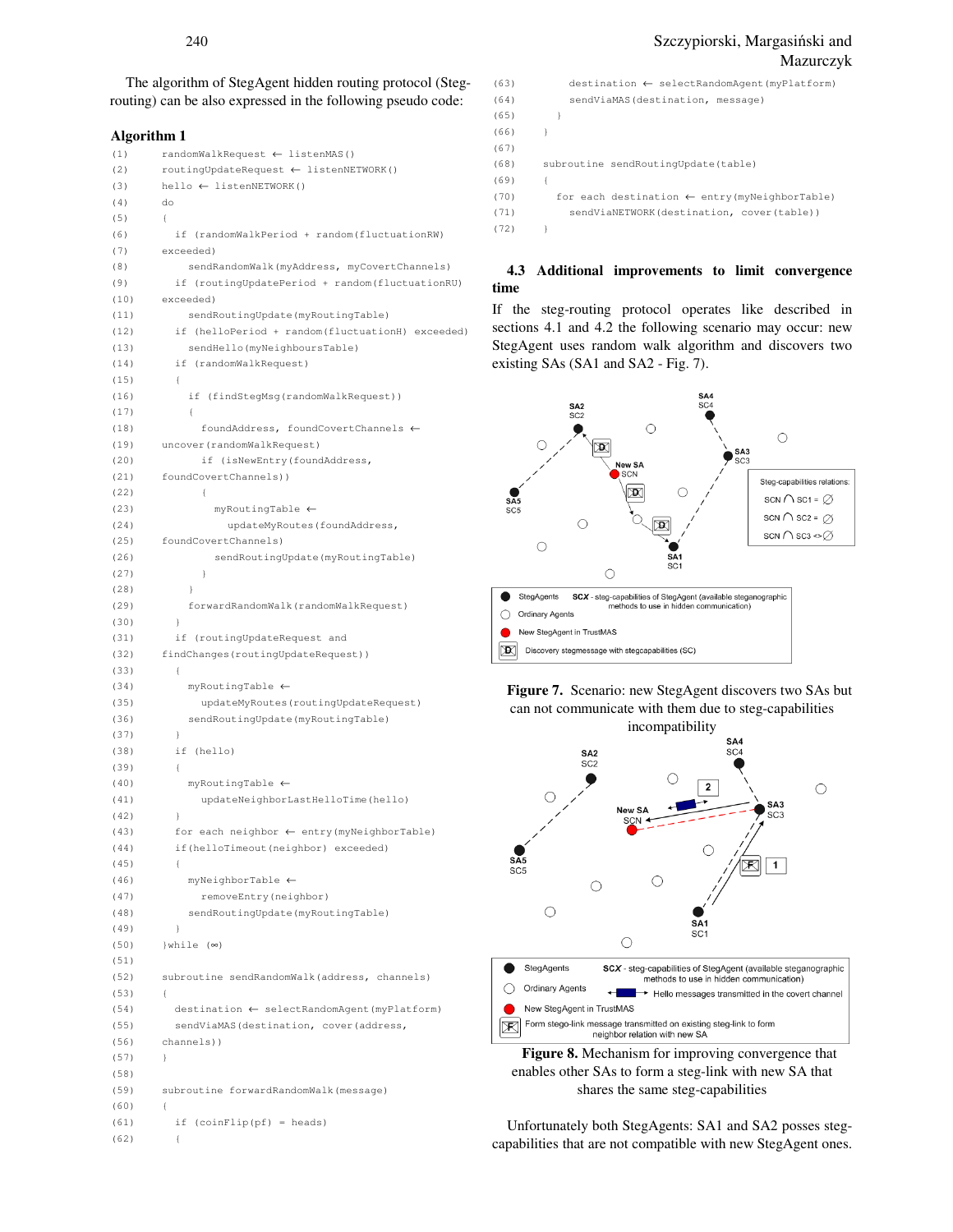Steganographic Routing in Multi Agent System Environment 241

That means that it is unable to exchange either hello packets nor routing tables, because the steg-links are not formed. In this case the following mechanism can be utilized to improve convergence as showed in Fig 8.

The main idea of this mechanism is as follows: if existing SA is discovered by new SA that was not yet known and their steg-capabilities are incompatible (like New SA and SA1 in Fig. 8) it sends "form steg-link" message (marked as 1, F message in Fig. 8) to one of its neighbors that shares the same steganographic methods as new SA (it can choose this neighbor by inspecting its routing table where the stegcapabilities are also stored). Such message (form steg-link) must contain an address of new SA (SA\_address) and its steg-capabilities (SA\_steg\_capabilities) and can be formed as:

#### **form steg-link SA\_address SA\_steg\_capabilities**

In Fig. 8 SA1 sends "form steg-link" message to SA3, because it knows that SA3 possess compatible stegcapabilities with joining SA. When StegAgent SA3 receives this message it send the hello packet to the new SA to form a neighbor relation and to form a steg-link. Then the routing table is exchanged and new SA learns about other SAs in the TrustMAS.

#### **4.4 Creating steg-links and steg-paths**

The end-to-end connection between two distant StegAgents is called steg-path. Every steg-path is created based on available steg-links. The algorithm of forming a steg-path uses metrics that are set for each steg-link. Routing metrics in TrustMAS are calculated based on the steganography methods, its capacity and introduced delays.

If two hops are available, the steg-link is chosen to the path, if it possesses higher capacity value, introduce less delay and uses more preferred steganographic method. Also there is a situation possible that on one steg-link two or more steganographic methods are available. In this case metrics are calculated for each steganographic method and the best is chosen (Fig. 9).

Each SA is also responsible, if it is necessary, for converting steganographic channels according to the next hop SA steg-capabilities. In this way a steganographic router functionality is provided.

The algorithm that each StegAgent uses to choose stegpath can be expressed in the following pseudo code:

#### **Algorithm 2**

```
(1) 
(2) 
(3) 
(4) 
(5) 
(6) 
(7) 
(8) 
(9) 
(10) 
(11) 
(12) 
(13) 
          if (newDataToSend) 
            { 
               paths ← findPathsMatch(myRoutingTable, 
        destination) 
               if (count(paths) > 1) 
        \{ calcMetricsForPaths(paths, capacity, delay, 
        steg_method) 
                 BPath ← chooseBestPath(paths) 
                 sendData(BPath) 
               } 
               else 
                 if (count(paths) = 1) sendData(paths)
```




 $Cap(SMX)$  - Capacity of the steg-link for steganographic method  $X$ Del(SMX) - Delay for the steg-link for steganographic method  $X$ **Figure 9.** Example of SAs with their available steg-links and calculated metrics

Created and maintained routing table enables StegAgent to send data via hidden channels, where metrics are calculated based on the available steganographic methods.





Fig. 10 shows how an example end-to-end steg-path is formed based on exemplary steganographic methods. As mentioned earlier each steg-path consist of certain number of the steg-links (connection to next hop SA; steg-link is e.g. between SA A and SA B in Fig. 10).

## **5. Conclusion and future work**

We have presented concept of a distributed steganographic router that provides ability to create the covert channels between chosen agents. Paths between agents can be built with the use of any of the steganographic methods in any network layer and be adjusted to the heterogeneous characteristics of a given network.

Future work will cover performance analysis of the proposed steganographic routing, its convergence time, available range, and potential limitations.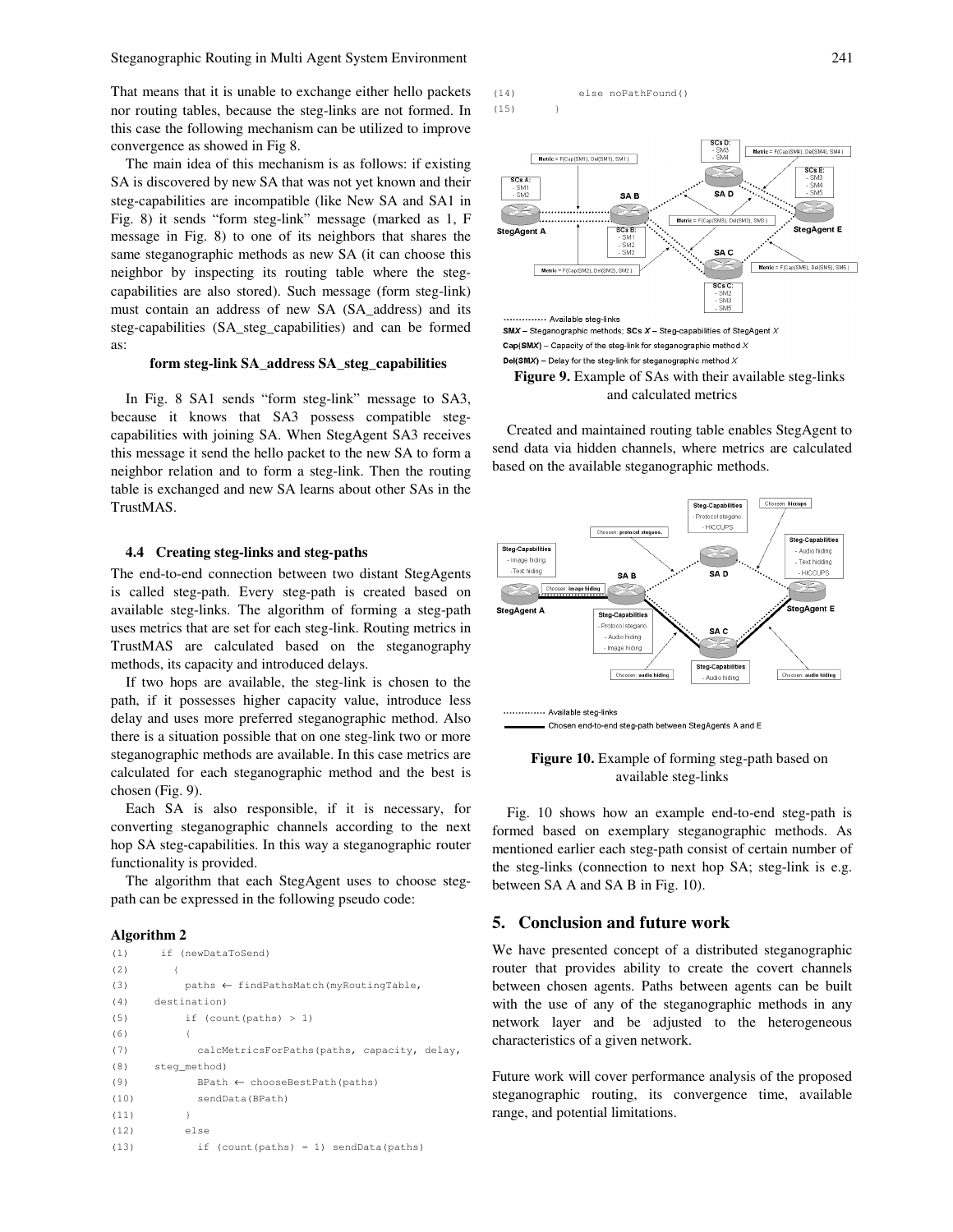# **Acknowledgment**

This material is based upon work supported by the European Research Office of the US Army under Contract No. N62558-07-P-0042. Any opinions, findings and conclusions or recommendations expressed in this material are those of the authors and do not necessarily reflect the views of the European Research Office of the US Army.

## **References**

- [1] K. Aberer, L. O. Alima, A. Ghodsi, S. Girdzijauskas, M. Hauswirth, S. Haridi: The essence of P2P: A reference architecture for overlay networks. In: 5th IEEE International Conference on Peer-to-Peer Computing, 2005.
- [2] K. Aberer, Z. Despotovic. Managing trust in a peer-2 peer information system. In CIKM '01: Proceedings of the tenth international conference on Information and knowledge management, pages 310–317. ACM Press, 2001. Atlanta, Georgia, USA.
- [3] K. Ahsan, D. Kundur: Practical Data Hiding in TCP/IP. In proceedings of: ACM Workshop on Multimedia and Security. 2002
- [4] J. Algesheimer, C. Cachin, J. Camenisch, G. Karjoth: Cryptographic security for mobile code. Security and Privacy, 2001. S&P 2001. Proceedings. 2001 IEEE Symposium, pp. 2-11, 14-16 May 2001.
- [5] M. Blaze, J. Feigenbaum, J. Lacy: Decentralized trust management. In IEEE 17th Symposium on Research in Security and Privacy, pages 164–173, 1996.
- [6] M. Blaze, J. Feigenbaum, and A.D. Keromytis. KeyNote: Trust management for public-key infrastructures. Lecture Notes in Computer Science, 1550:59–63, 1999.
- [7] N. Borisov: Anonymous Routing in Structured Peer-to-Peer Overlays. PhD Thesis, UC Berkeley, 2005.
- [8] J. M. Bradshaw, An Introduction to Software Agents, In Jeffrey M. Bradshaw, editor, Software Agents, chapter 1. AAAI Press/The MIT Press, 1997.
- [9] D. Chaum: The Dining Cryptographers Problem: Unconditional Sender and Recipient Untraceability. Journal of Cryptology 1/1 (1988). 65-75.
- [10] D. Chaum: Untraceable Electronic Mail, Return Addresses, and Digital Pseudonyms. Communications of the ACM , v. 24, n. 2, Feb. 1981, pp. 84-88.
- [11] Y. H. Chu, J. Feigenbaum, B. LaMacchia, P. Resnick, and M. Strauss. REFEREE: Trust management for Web applications. Computer Networks and ISDN Systems, 29(8–13):953–964, 1997.
- [12] E. Damiani, D. Vimercati, S. Paraboschi, P. Samarati, F. Violante. A reputation-based approach for choosing reliable resources in peer-to-peer networks. In CCS '02: Proceedings of the 9th ACM conference on Computer and communications security, pages 207–216. ACM Press, 2002. Washington, DC, USA.
- [13] G. Danezis, R. Dingledine, N. Mathewson: Mixminion: Design of a Type III anonymous remailer protocol. In Proceedings of the IEEE Symposium on Security and Privacy, May 2003.
- [14] C. Díaz, B. Preneel: Taxonomy of Mixes and Dummy Traffic. In proceedings of I-NetSec04: 3rd Working Conference on Privacy and Anonymity in Networked

and Distributed Systems, Toulouse, France, August 2004.

- [15] R. Dingledine, N. Mathewson, P. Syverson: Tor: The secondgeneration onion router. In Proceedings of the 13th USENIX Security Symposium, August 2004.
- [16] W. M. Farmer, J. D. Guttman, V. Swarup: Security for mobile agents: Authentication and state appraisal. In Proceedings of the Fourth European Symposium on Research in Computer Security, 1996.
- [17] B. I. Goldberg and A. Shostack: Freedom systems 2.1 security issues and analysis. White paper, Zero Knowledge Systems, Inc., May 2001.
- [18] T. Handel, M. Sandford: Hiding Data in the OSI Network Model. In proceedings: First International Workshop on Information Hiding 1996. LNCS 1174. pp. 23-38
- [19] C. Hewitt, J. Inman. DAI Betwixt and Between: From "Intelligent Agents" to Open Systems Science IEEE Transactions on Systems, Man, and Cybernetics. 1991.
- [20] M. N. Huhns and D. A. Buell. Trusted autonomy. Internet Computing, IEEE, 6(3):92–95, 2002.
- [21] W. Jansen and T. Karygiannis: NIST special publication 800-19 – mobile agent security, 2000.
- [22] N. R. Jennings and M. Wooldridge, Intelligent agents: Theory and practice, The Knowledge Engineering Review, vol. 10, no. 2, pp. 115 – 152, 1995.
- [23] G. Karjoth, J. Posegga: Mobile agents and Telcos' nightmares. Annales des Télécommunications, 55(7/8), pp. 29-41, 2000.
- [24] S. Katzenbeisser, F. Petitcolas: Information Hiding Techniques for Steganography and Digital Watermarking. Artech House Books, January 2000
- [25] C. Krätzer, J. Dittmann, A. Lang, T. Kühne: WLAN Steganography: a First Practical Review. In proceedings of 8th ACM Multimedia and Security Workshop, Geneve, Switzerland, September 2006.
- [26] S. Lee, R. Sherwood, B. Bhattacharjee. Cooperative peer groups in nice. In INFOCOM 2003. Twenty-Second Annual Joint Conference of the IEEE Computer and Communications Societies. IEEE, volume 2, pages 1272–1282 vol.2, 2003. TY - CONF.
- [27] H. Li, M. Singhal. Trust Management in Distributed Systems, Computer, vol. 40, no. 2, pp. 45-53, Feb., 2007.
- [28] S. Marsh. Formalising trust as a computational concept. Phd thesis, University of Sterling, 1994.
- [29] D. N. Mathewson and P. Syverson: Tor: The secondgeneration onion router. in Proceedings of the 13th USENIX Security Symposium, August 2004.
- [30] U. Möller, L. Cottrell, P. Palfrader, L. Sassaman: Mixmaster Protocol — Version 2. Draft, July 2003.
- [31]J. J. Ordille: When agents roam, who can you trust? In First Conference on Emerging Technologies and Applications in Communications (etaCOM), 1996.
- [32] F. Petitcolas, R. Anderson, M. Kuhn: Information Hiding – A Survey. IEEE Special Issue on Protection of Multimedia Content. July 1999
- [33] A. Pfitzmann, B. Pfitzmann, M. Waidner: ISDN-mixes: Untraceable communication with very small bandwidth overhead. In Proceedings of the GI/ITG Conference on Communication in Distributed Systems, pages 451–463, 1991.